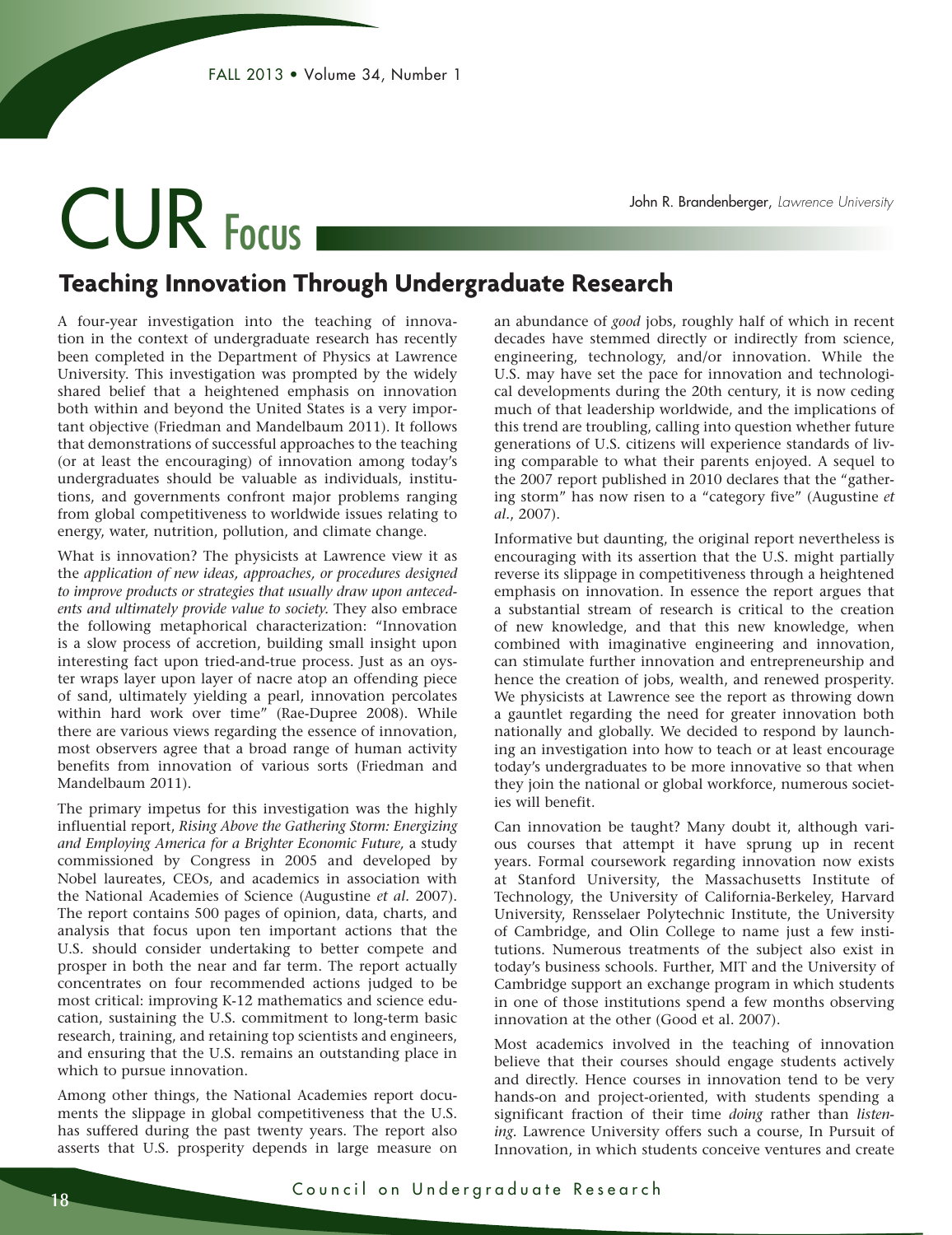

prototypes of products (e.g., an ergonomic desk, a smart bike lock, or a piece of carry-on luggage that recharges cell phones), as well as websites, smart-phone applications, and business start-ups, all in ten weeks. Students report that project-oriented courses of this sort significantly influence their thinking, cognitive behavior, and approach to learning.

Innovation and creativity are closely linked, and some experts believe that most individuals, especially young people, are innately quite creative (Wagner 2012). Hence the task at hand may be more unleashing, unlocking, or inspiring innovation and creativity than attempting to teach it formally. Nevertheless, at Harvard's Technology and Entrepreneurship Center, Tony Wagner teaches creativity with a special focus on how young people learn through failure. He claims that creative, youthful play leads to deepseated interests that often blossom into careers and life goals, and that play, passion, and purpose are the main forces that drive young innovators. Along similar lines, Edward Burger of Williams College believes that "individuals need to embrace the realization that taking risks and failing are often the essential moves necessary to bring clarity, understanding, and innovation." According to Alexander Hiam, innovation can be characterized by its emphasis on five specific actions: initiative, imagination, inquiry, invention, and implementation. And Dan Edelstein of Stanford argues that innovation can be taught, but perhaps more effectively and naturally in the humanities than in the sciences.

Whatever the case, we physicists at Lawrence have chosen to explore whether we can use ongoing faculty research programs as incubators of innovative behavior among undergraduates. Our belief in this approach stems from the conviction that innovation, even if only incremental, must occupy center stage in an ongoing research program, and that innovation constitutes the life blood of a sustainable research program. Hence we believe that ongoing research programs in colleges and universities should naturally provide rich, instructive, and contagious environments that stand a good chance of stimulating innovative behavior among undergraduates. We have been exploring this thesis for four years.

#### **Structure of the Investigation**

The Lawrence approach to teaching innovation in the context of undergraduate research is straightforward: As the summer research students begin to grapple with their chosen research endeavors, their weekly activities are further enriched by collective readings and discussions that focus upon innovation and major innovators. Students read assigned passages from an immense literature on innovation and discuss them with faculty members during noontime luncheons. Fifteen character traits thought to be characteristic of many successful innovators are also discussed during these luncheons. As the summer unfolds, students are encouraged to conceive modest innovations in the agendas and/or approaches of their respective research groups and to attempt some initial prototyping. Students are also urged to embrace various character traits (Finke et al. 1992) that the innovation literature and the department associate with successful innovators.

During the summers of 2009 through 2012, the Lawrence physicists used ongoing research programs in astrophysics, biophysics, laser spectroscopy, surface physics, plasma physics, quantum optics, and cold-atom physics to conduct the investigation. Eight or nine undergraduates and six faculty members were involved each summer. This investigation, which enjoyed extensive support from the National Science Foundation's Transforming Undergraduate Education in Science program and other sources, was conducted during ten-week summer research periods, onto which innovationstimulating activities were superimposed as described above. The schedule for each of the summers was:

**Weeks 1-2:** Students began by viewing and discussing *Deep Dive* (Koppel 1999), a video featuring the highly regarded innovative design company IDEO. Students also discussed scientific advances and revolutions (Kuhn 1970), strategies for pursuing innovation (Gelb 2007, Husick 2011), the importance of Silicon Valley and other sites well known for innovation (Grove 2010, Shurkin 2008), and various lectures viewed during weekly lunch sessions (www.TED.com). As the students became better acquainted with their chosen research programs, they participated in weekly brainstorming sessions without the presence of faculty members, debated the maxim "fail often to succeed sooner," and discussed fifteen character traits believed to be important for successful innovators.

**Weeks 3-6:** As the students became more deeply engaged in their respective research programs, they were encouraged to conceive modest changes that might strengthen existing approaches in these programs. They were also required to deliver short but frequent progress reports on their research efforts and to engage weekly in brainstorming sessions that focused on problems confronted in the research groups.

**Weeks 6-8:** Students continued to identify and propose changes or improvements (incremental innovations) in their groups' research activities. Brainstorming shifted to a focus on the merits, strengths, and shortcomings of these studentconceived changes.

**Weeks 8-9:** Serious consideration was given to the implementation of the student-conceived changes, the constructing of prototypes of these innovations, and the incorporation of the more successful innovations into the various research programs.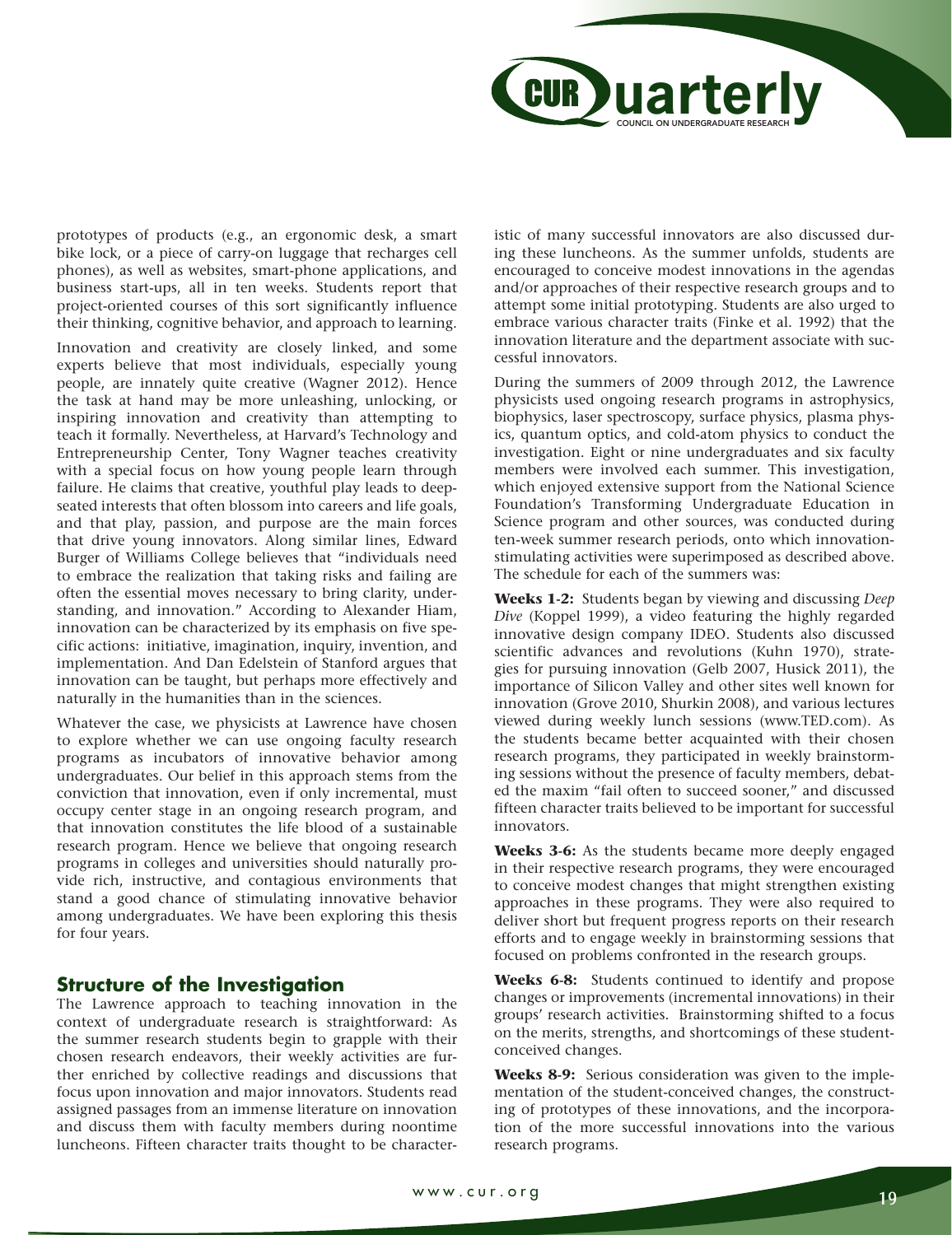**Week 10:** Students made final presentations at summer science symposia and were interviewed by panels of visitors who attempted to assess the successes and shortcomings of the program.

#### **Evaluation**

Overall, this approach to the teaching of innovation worked quite well. The expectation was that a careful monitoring of the approach would confirm that the teaching of innovation can be superimposed upon existing research programs, and that such overlays can be effective in stimulating innovative behavior. Judging from the experience of four summers, the department finds that this approach does heighten students' innovative inclinations considerably, especially among the more able and confident undergraduates. As a major indicator of the program's success, faculty members looked for tangible evidence of innovative advances developed by the students over the course of the summer. But since evidence of this sort would likely emerge only late during each summer, faculty supervisors also searched for indirect signs of success. For this purpose, they used questionnaires, rubrics, student presentations, student notebooks, and a panel of visiting experts.

One of the assessment tools was a set of fifteen rubrics. Based on character traits that the department and the professional literature on innovation associate with major innovators (Finke et al. 1992), these rubrics helped the department judge whether students were showing signs of heightened *creativity/imagination, curiosity, ambition, competitive spirit, productivity, divergent thinking, willingness to take risk, tolerance of ambiguity, insightfulness, cooperativeness, articulateness, strong engagement, self-reflection, the acquisition of new skills,* and *an inclination to become more promotional* as the summer unfolded. These rubrics were administered three times each summer by faculty supervisors in one-on-one discussions with their student researchers. Following are two examples of the fifteen rubrics on which students were rated using a 5-point scale with 1 the lowest and 5 the highest rating:

*Creativity/imagination rubric:* Innovators have strong predilections to conceive creative or imaginative ideas, approaches, or processes. Numerical ratings mean:

- 5. Frequently conceives creative or imaginative ideas, approaches, or processes.
- 4. Often conceives creative or imaginative ideas, approaches, or processes.
- 3. Sometimes conceives creative or imaginative ideas, approaches, or processes.
- 2. Rarely conceives creative or imaginative ideas, approaches, or processes.

 1. Never conceives creative or imaginative ideas, approaches, or processes.

**Being promotional rubric:** Successful innovators have the confidence to promote their ideas to associates and/or third parties. Numerical ratings mean:

- 5. Frequently exhibits the confidence to promote his/her ideas.
- 4. Often exhibits the confidence to promote his/her ideas.
- 3. Sometimes exhibits the confidence to promote his/her ideas.
- 2. Occasionally exhibits the confidence to promote his/ her ideas.
- 1. Never exhibits the confidence to promote his/her ideas.

The plots in Figure 1 summarize the *average* scores for seventeen students on six of the rubrics administered during the summers of 2010 and 2011. These results pertain only to the summers of 2010 and 2011 when the rubrics remained unchanged. For the summers of 2009 and 2012, the rubrics varied slightly from those of 2010 and 2011. We made several changes because our use of the original set of rubrics in 2009 prompted a slight shift in the choice of innovative character traits that we sought to track. The initial changes were made after the summer of 2009 but prior to the summer of 2010. Then for the final summer, we once again changed several of the rubrics to test a few more attributes. All in all, these changes amounted to fewer than 20 percent of the total number of character traits, and the results for the summers of 2009 and 2012 closely resemble those shown in Figure 1. In the figure, "June" scores are those that were collected at the beginning of the summers, "July" and "August" scores at the middle and end of the summers.

The upward trends in virtually all the plots suggest moderate success in influencing student attitudes and behavior. Of course the plots with the steepest slopes indicate the traits in which faculty members observed the greatest change in students. Two traits, namely becoming more *promotional* and *articulate,* showed the greatest increases: The average student scores for these two traits increased by substantial amounts in the summers of 2010 and 2011, 57 percent and 53 percent, respectively, in only ten weeks. Apparently the research students responded quite enthusiastically to the program's emphasis on better speaking, not only better speaking in general, but also speaking more promotionally when presenting research progress and results.

Next come ten traits for which the students' average rubric scores increased between 20 percent and 40 percent over ten weeks. These traits included becoming more *skilled, ambi-*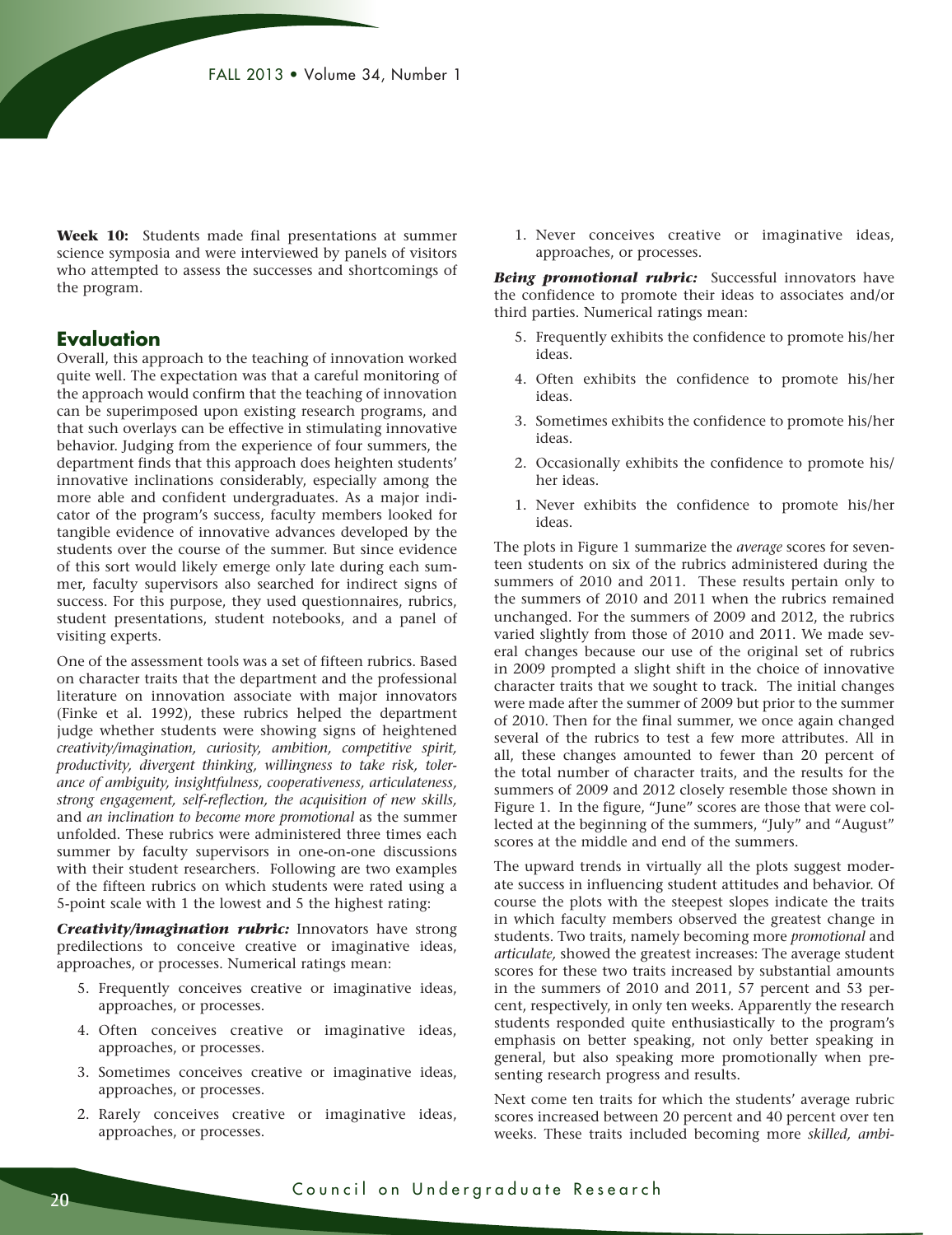

*tious, self-reflecting, fully-engaged, productive, creative/imaginative, divergent in one's thinking, tolerant of ambiguity, risk-taking,*  and *insightful.* These increases, while not as large as those for promotional and articulate, are substantial and statistically significant; the program appears to have been reasonably successful with respect to advocating these traits. Following this group are two traits on which students' scores increased only 15 percent—becoming more *cooperative* and *competitive*. And last, the innovative trait that showed the least increase over the summers of 2010 and 2011 was *curiosity*, on which students' scores rose only 5 percent.

**Figure 1: Average rubric scores for six of the innovative traits for seventeen research students during the summers of 2010 and 2011. The rubrics were administered three times, namely in June, July, and August. The "Panel" scores are averages of estimates provided by the visiting panelists in late August.**



While there seems to be no obvious reason why students should embrace certain traits more than others, it does appear that the traits that showed the larger increases concerned behavioral activities that garnered substantial reinforcement (more accolades, compliments, and encouragement from

faculty supervisors) in connection with students' daily or weekly research progress. In other words, one suspects that students' day-to-day advances in their research activities and the consequent faculty accolades that they received probably persuaded the students that certain traits (such as becoming a *better speaker* or more *skilled* in the research lab or more *fully-engaged* or *productive*) were more important than others. Apparently the program provided little incentive in regard to students becoming more *curious*.

Late during each summer, a panel of three visitors (mainly physicists but sometimes academics from other fields) interviewed our summer research students. While these end-ofsummer visits proved to be valuable, and our visiting panelists were very conscientious, we came to recognize that even hand-picked visitors spending only one day "on the ground" and having to interview nine students individually in only eight hours imposed limits on what we could learn from this method of outside assessment. Nevertheless, the following items represent recurrent themes from the panelists' reports: Students valued the requirement that they deliver frequent presentations and engage in weekly brainstorming sessions; students also came to accept the importance of the maxim, "fail often to succeed sooner"; and they derived considerable inspiration from various TED lectures and the *Deep Dive*  video.

The visiting panelists concluded that while these ten-week programs were highly compressed and hence quite challenging for the students, nevertheless a majority of the students did come to appreciate the importance of innovation. The students also reported to the panelists that they benefitted from periods of greater autonomy when the research supervisors were absent. And finally, student attitudes toward risk, failure, tolerance of ambiguity, and creativity improved substantially. The far right column in Figure 1 records the average rubric scores as judged by the panel of visitors. In most cases, the panelists' judgments comport reasonably well with those of the department.

By the end of each summer, members of the department identified tangible advances in their research programs, some of which were attributable at least partly to studentconceived contributions or innovations. In several cases, major achievements and noteworthy innovative contributions by students to ongoing research programs led to faculty publications with student co-authors, papers that appeared in professional journals such as *The Physical Review* and *BioTechniques*. Of course not all of the student/faculty collaborations generated journal articles, but roughly 25 percent of the student researchers over the four-year period did deliver strong poster presentations at professional (national) meetings. Another 25 percent of the students attended regional undergraduate science symposia where they reported on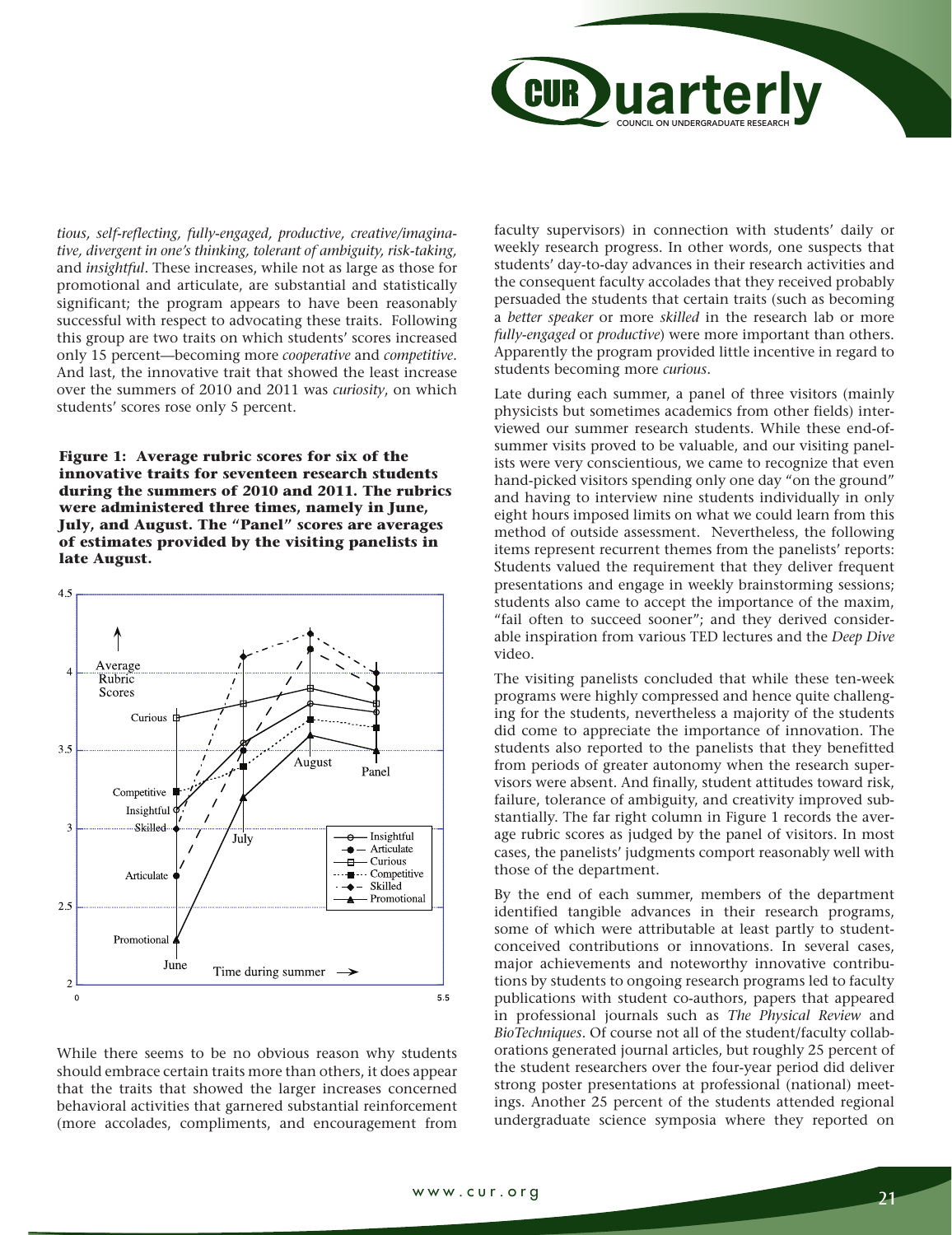their work and/or presented posters. All in all, most of the students made notable contributions and grew substantially through their participation in the program. The development and contributions by only about 25 percent of the involved students turned out to be disappointing.

#### **Conclusion**

In summary, members of the physics department at Lawrence believe that ongoing research programs augmented by innovation-focused overlays can serve as reasonably effective incubators of innovative thinking and behavior among undergraduates. While this investigation did not meet all expectations, the physicists at Lawrence believe that they know why: The combined research and innovation emphases were simply too much for most students to handle in only ten weeks. Hence the students more or less had to

choose which to emphasize, and most ended up focusing more on research than on innovation. By the end of the first summer, the department's physicists recognized that they had failed to appreciate the excessive demands of this dual program. To temper their expectations for 2010 and 2011, students were advised to concentrate on only selected parts of their chosen research programs. This approach improved matters somewhat and helped free up more time for students to think about innovations. A second change in 2010 and 2011 involved the use of seminars or journal clubs in the spring term prior to the summer research activity. This modification helped students hit the pavement running in June and hence provided more opportunity to focus on innovation.

Based on our own reflections and students' comments about our investigation, it appears that three major conclusions

## **Call for Abstracts** *Posters on the Hill* **Spring 2014, Washington, DC**

Nothing more effectively demonstrates the value of undergraduate research than the words and stories of the student participants themselves. In spring 2014, the Council on Undergraduate Research (CUR) will host its annual undergraduate poster session on Capitol Hill. This event will help members of Congress understand the importance of undergraduate research by allowing them to talk directly with the students involved in such studies.

CUR invites undergraduates to submit an abstract of their research that represents any of CUR's divisions (Arts and Humanities, Biology, Chemistry, Geosciences, Health Sciences, Mathematics/Computer Science, Physics/Astronomy, Psychology, and Social Sciences). To ensure proper review of applications, the above are the only disciplines in which students may apply. In the case of research that is interdisciplinary, students should select the division that most closely describes the research.

Directors of undergraduate research, faculty members, and other involved administrators are urged to encourage their students to submit posters. This is a highly competitive program and a very exciting experience for both students and their faculty advisors.

**Call will open September 2, 2013. Applications due November 4, 2013.**